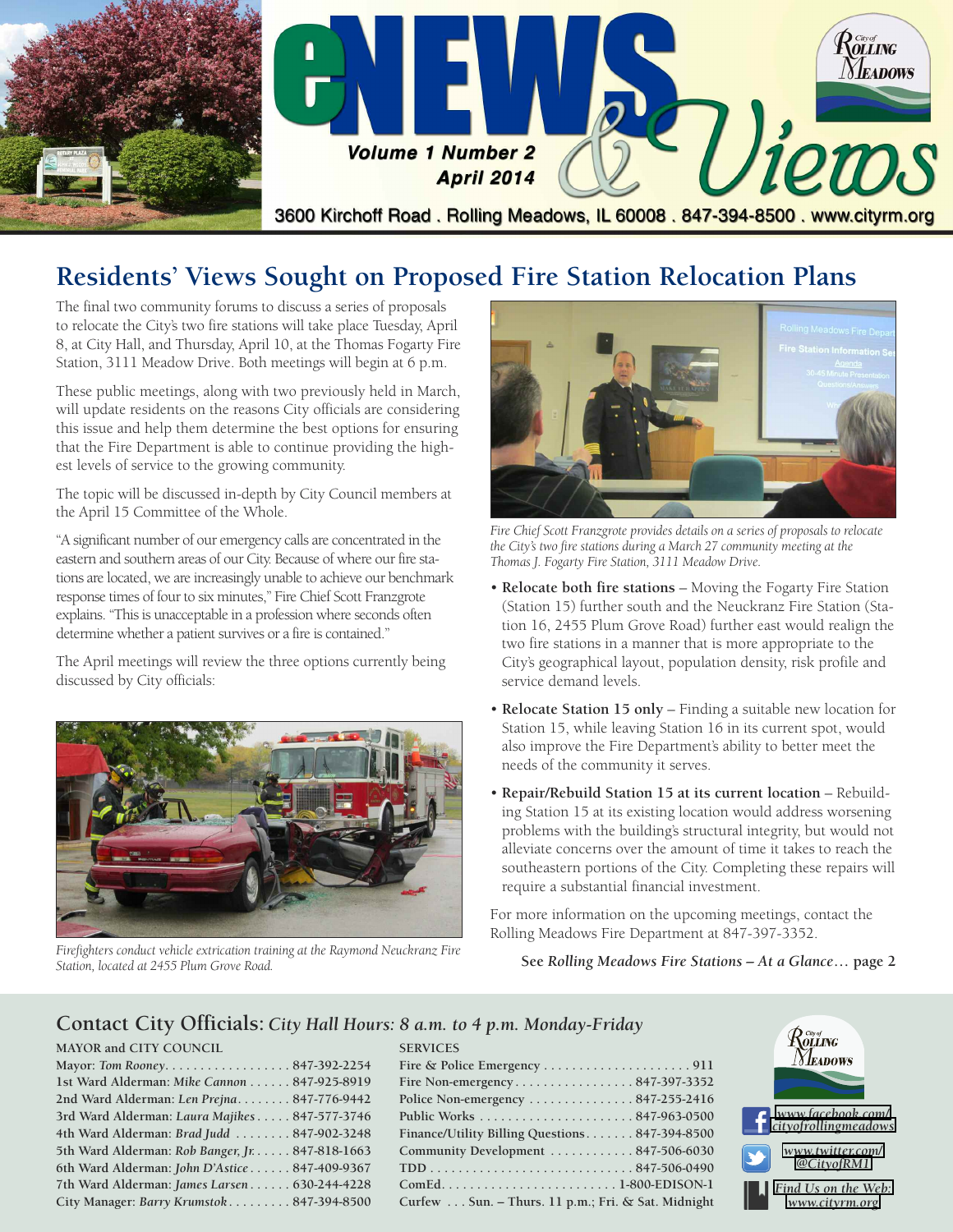## **Crime Stoppers Have 'Surprises' in Store for National Night Out**

Rolling Meadows Crime Stoppers are planning several "surprises" for this year's National Night Out, as the group continues preparations for the August 5 community celebration, Police Sergeant Tom Gadomski reports.

Held at the Rolling Meadows Community Center, 3705 Pheasant Drive, National Night Out will offer an evening of family activities and community spirit. Guests will enjoy games, giveaways, roving entertainers, free snacks (while supplies last) and much more.



*The Jesse White Tumblers.*

## **City Honors Fire Prevention Bureau Volunteers**

Fire Chief Scott Franzgrote and Mayor Tom Rooney presented certificates of appreciation to (from left) Shirley Tyson, Joan Chodors, Elizabeth Vargas and Patricia Hobbs for their help maintaining the Fire Department's emergency contact database for commercial buildings.

The four volunteers' efforts to keep those records up to date "makes our jobs a lot easier and makes Rolling Meadows safer," Chief Franzgrote said. "We are very grateful and appreciate it very much."



*The volunteers were recognized during a recent City Council meeting.*

"This family-friendly event is designed to heighten awareness of local crime prevention efforts and strengthen the bond between police officers and the community we serve," Sgt. Gadomski explains. "It's a great opportunity to reach out to families and provide valuable safety information in a setting where everyone can enjoy themselves."

The event will also feature an evening fireworks display and special appearances by the Jesse White Tumblers, Chicago Bears mascot "Staley Da Bear" and Chicago Wolves mascot "Skates."

In addition, vehicle displays by the Public Works Department and Fire Department will help residents learn more about the important services each provides.

Sgt. Gadomski says that Crime Stoppers members are determined to make this year's National Night Out the best yet. Planning has been underway since February and includes sponsorship opportuni-



*Face painting was a big "draw" at last year's event.*

ties available to local businesses.

"Crime Stoppers will make National Night Out a night to remember. We appreciate any support the local business community might provide," he adds.

Businesses that are interested in supporting this year's National Night Out may contact Sgt. Gadomski at 847-870-9070 or *gadomski@cityrm.org*.

#### *Mark Your Calendar!*

National Night Out Tuesday, August 5, 6:00 – 8:30 p.m. Rolling Meadows Community Center 3705 Pheasant Drive

### **Rolling Meadows' Fire Stations – At a Glance**

**Fogarty Fire Station** – Located at 3111 Meadow Drive, the Thomas Fogarty Station was built in 1958 by the newly-formed Rolling Meadows Fire District. The original building featured two apparatus bays and a kitchen. At the time of its construction, the station was centrally located at the center of the Fire District's response area. A second floor and additional apparatus bay were added in 1965. The station is named for the City's first full-time fire chief, who served from 1958 – 1977. The station is commonly referred to as Station 15, which is its designation within the Illinois Fire Services' Mutual Aid Box Alarm System (MABAS).



*Fogarty Fire Station, 3111 Meadow Drive*



*Neuckranz Fire Station, 2455 Plum Grove Road*

**Neuckranz Fire Station** – Built in 1980 to protect the western portions of Rolling Meadows east of Route 53, the Raymond Neuckranz Fire Station, 2455 Plum Grove Road, serves as the Fire Department's operational headquarters. It is named for former 1st Ward Alderman and community activist Raymond H. Neuckranz. A station modernization project in 2008 helped make better use of existing space, expanded the number of sleeping quarters for on-duty firefighters, and provided updated facilities for the Fire Prevention Bureau. The Neuckranz Fire Station's MABAS designation is Station 16.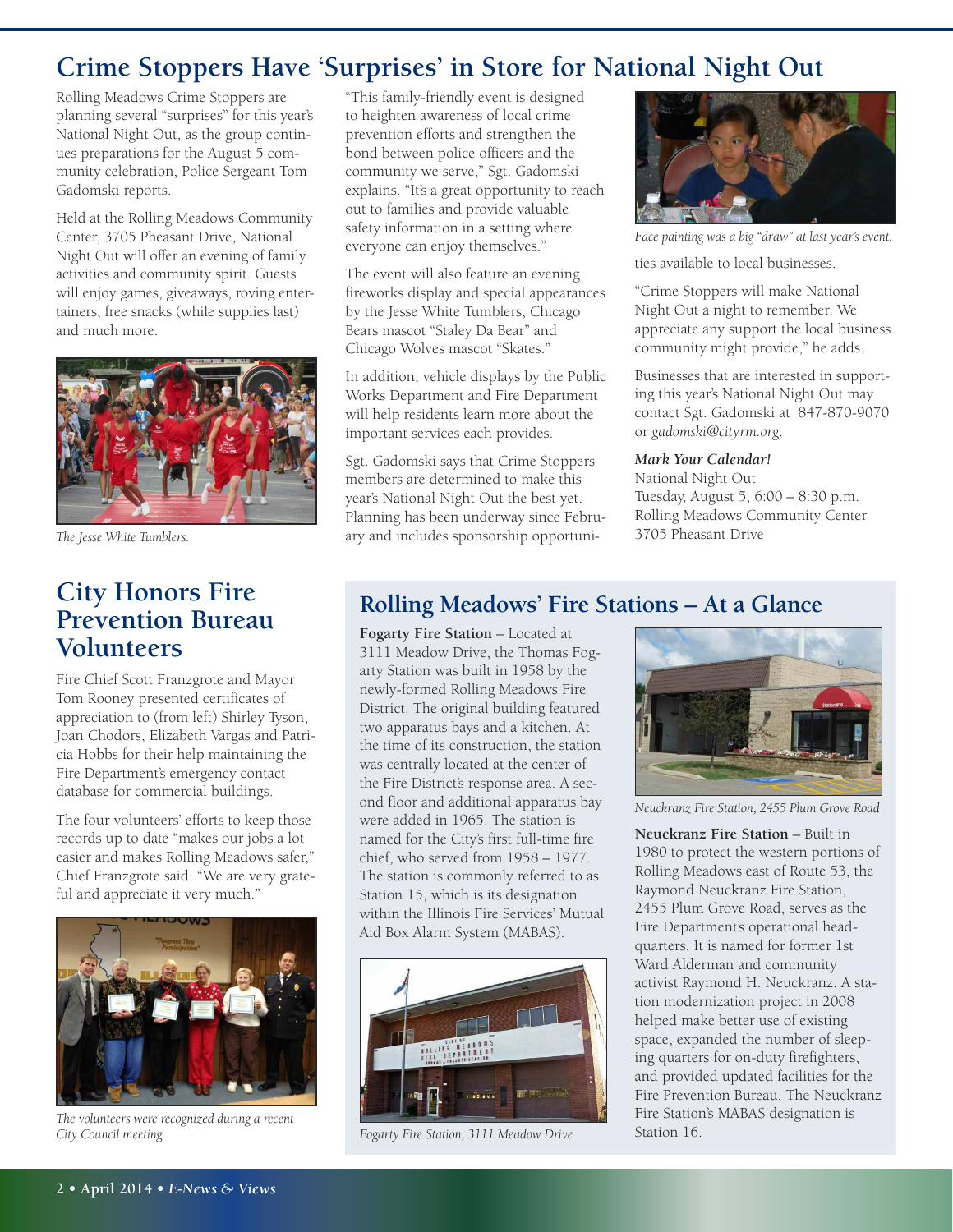# **Annual Chamber Luncheon Proves City is 'Taking Care of Business'**



*Mayor Tom Rooney outlines examples of Rolling Meadows' growing economic strength.*

Mayor Tom Rooney presented a decidedly upbeat report on the City's overall economic health during the Rolling Meadows Chamber of Commerce's 9th annual Taking Care of Business Luncheon, held March 3 at Meridian Banquets.

Speaking before nearly 90 local business leaders and state officials – including State Senator Matt Murphy (27th District) and State Representative Michelle Mussman (56th District) – in attendance,

Mayor Rooney pointed to the City's new "AA+" rating by Standard & Poor's, significantly lower debt levels and the 82 new businesses that opened in 2013 as examples of Rolling Meadows' growing economic strength.

The Mayor also discussed the newly-completed infrastructure improvements along Golf and New Wilke Roads, and the current Commuter Drive reconstruction project that will wrap up this summer.



Nearly 90 local business leaders and state officials took the opportunity to learn more about the City's improving busi*ness climate.*

# **City Renews Membership in Pension Fairness Coalition to Ensure 'Fair, Sustainable' System**

Pension Fairness for Illinois **Communities**  Rolling Meadows has rejoined a statewide coalition of communities to encourage reforms to the state's public safety pension sys-

tem, ensure its long-term sustainability and protect taxpayers from excessive financial burden, City Manager Barry Krumstok reports.

The City was an original member of the Pension Fairness for Illinois Communities Coalition, which advocates on behalf of taxpayers who fund public safety pensions. Its mission is to promote legislative reforms that "create a fair and sustainable public safety pension system for existing employees," according to a letter sent by the Coalition to City officials.

Following City Council's approval, the City re-joined as an "Advocate" member, partnering with more than 110 communities across Illinois that have joined since the Coalition was formed in 2009.

"Membership in the Pension Fairness for

Illinois Communities Coalition demonstrates the City's long-term commitment to meet our public safety pension obligations," City Manager Barry Krumstok explains. "We want to work with other communities to achieve reforms that ensure the continued viability of the pension system and reduce the financial burden on our residents."

In 2010, the Coalition helped achieve Illinois General Assembly passage of a pension reform bill that created a second tier of benefits for all new employees hired after January 1, 2011. The legislation did not address the costs of benefits for existing employees, which continue to rise exponentially.

City officials have long expressed frustration at the growing expense of covering pension funding levels mandated by state legislators. Without further reforms, leaders across Illinois are increasingly concerned that rapidly-escalating pension costs may jeopardize local communities' ability to provide public safety and other municipal services.

#### **Rental Property Owners Must Complete Crime Free Housing Seminar**

City ordinance requires that all rental property owners complete a Crime Free Multi-Housing Program seminar hosted by the Rolling Meadows Police Department in order to renew their rental licenses and avoid possible fines.

Current owners must complete the seminar by December 3 – the anniversary of the ordinance's passage by City Council. New landlords have 90 days to complete the program.

The Crime Free Multi-Housing Program was designed to help prevent illegal activity from occurring at rental properties throughout the City. Program benefits include a stable, more satisfied tenant base, increased demand for rental units, and lower maintenance and repair costs.

For more information or to schedule a seminar, contact Officer Carlos Saez, Crime Free Multi-Housing Coordinator, at 847-870-2449 or *saezc@cityrm.org*.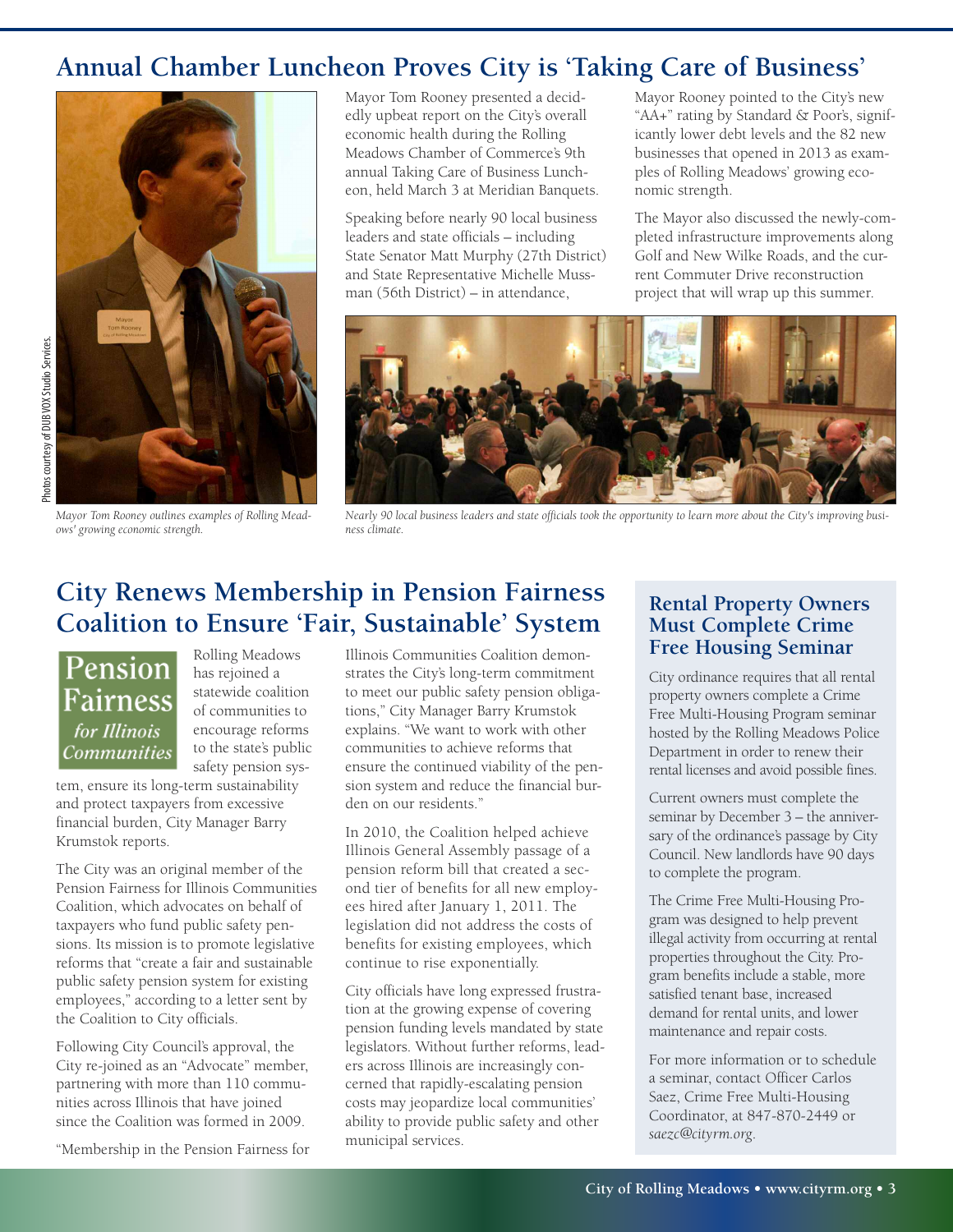### **Deputy Fire Chief Pete Till to Retire in May After 34 Years of Service**



Deputy Fire Chief Pete Till has witnessed tremendous growth in the Rolling Meadows Fire Department's capabilities since he began serving as a firefighter/ paramedic in 1980.

*Pete Till*

Advances in emergency medical care, technology and the creation of special rescue teams have had a profound impact on the Department's operations. However, in his opinion, one thing remains constant.

"Working together as a team to deliver the highest levels of service to the community is something that will never change," Deputy Chief Till says, as he prepares to retire in May after 34 years of service. "Rolling Meadows firefighters are highly-trained professionals who are committed to providing the highest-quality services. It has been my privilege to be part of that team for so many years."

Deputy Chief Till decided on his future career path while still in high school, after participating in a firefighter cadet program at the Mount Prospect Fire Department. "My father owned a gas station across the street from the fire station, so I got to know the firefighters pretty well," he recalls. "They invited me to join the cadet program, which sounded like an interesting opportunity to learn more about the fire service."

The cadet program served as an internship where graduates were eligible for hire by area fire departments. "I took the eligibility test and passed, then found myself hired in Rolling Meadows about a year later," he adds.

After serving 34 years as a firefighter/ paramedic, lieutenant, battalion chief and deputy chief, Till looks forward to spending more time with his family. He admits he will miss the adrenaline rush that occurs when responding to a call and the camaraderie, but he knows the Department is in good hands.

"I am confident that everyone will continue to pass along their knowledge to the younger firefighters and take pride in the services they deliver," he says. "I want them to stay safe and to continue representing the City – and themselves – honorably. The profession deserves it."

### *Local Business Spotlight* **High-End Oven Producer Rational USA Relocates to Rolling Meadows**

Rational USA, manufacturer of advanced technology combisteamer ovens used by restaurants, schools, hospitals, grocers and other food preparation establishments, found Rolling Meadows to be a "perfect fit" when moving its North American headquarters from Schaumburg to Continental Towers in January.

Matthew Lyons, Rational USA's Sr. Director of Finance and Operations, in particular praised the work of the City's Community Development Department, which worked closely with the company during its build-out and helped ensure a seamless transition in the face of potential catastrophe.

"Just before we began operating from our new facility, we discovered a problem with our phone service," he recalls. "I called (Community Development Director) Valerie Dehner to see if the City might help. She and her team quickly got us in contact with the correct people at the public utility to solve the problem."





Rational USA is a subsidiary of Rational AG, a German manufacturer based outside Munich. The company's combi-steamer ovens use steam and dry heat to prepare food of the highest quality. After foods are placed on separate racks, users are able to program the oven to cook each dish exactly as intended, thanks to Rational's patented Efficient LevelControl ® and SelfCooking-Center® technology.

"With its easy-to-use interface, our ovens allow chefs to prepare a wide range of dishes via seven different cooking modes," Lyons adds. "Our objective is to offer maximum customer benefits for commercial foodservice operations."

The company's new Rolling Meadows location features expanded office space for its employees *(above)*, as well as a state-of-the-art Culinary Experience product showroom and training center with fully-functional kitchens *(at left)*. Mr. Lyons says it offers far greater operational convenience and versatility than the company had previously.

"This facility features the energy infrastructure we needed to operate the showroom and training center," he says. "Its expansive windows and high ceilings offer an abundance of natural lighting that provides a clean, modern look for our employees and visitors. Continental Towers also offered all the amenities we were looking for."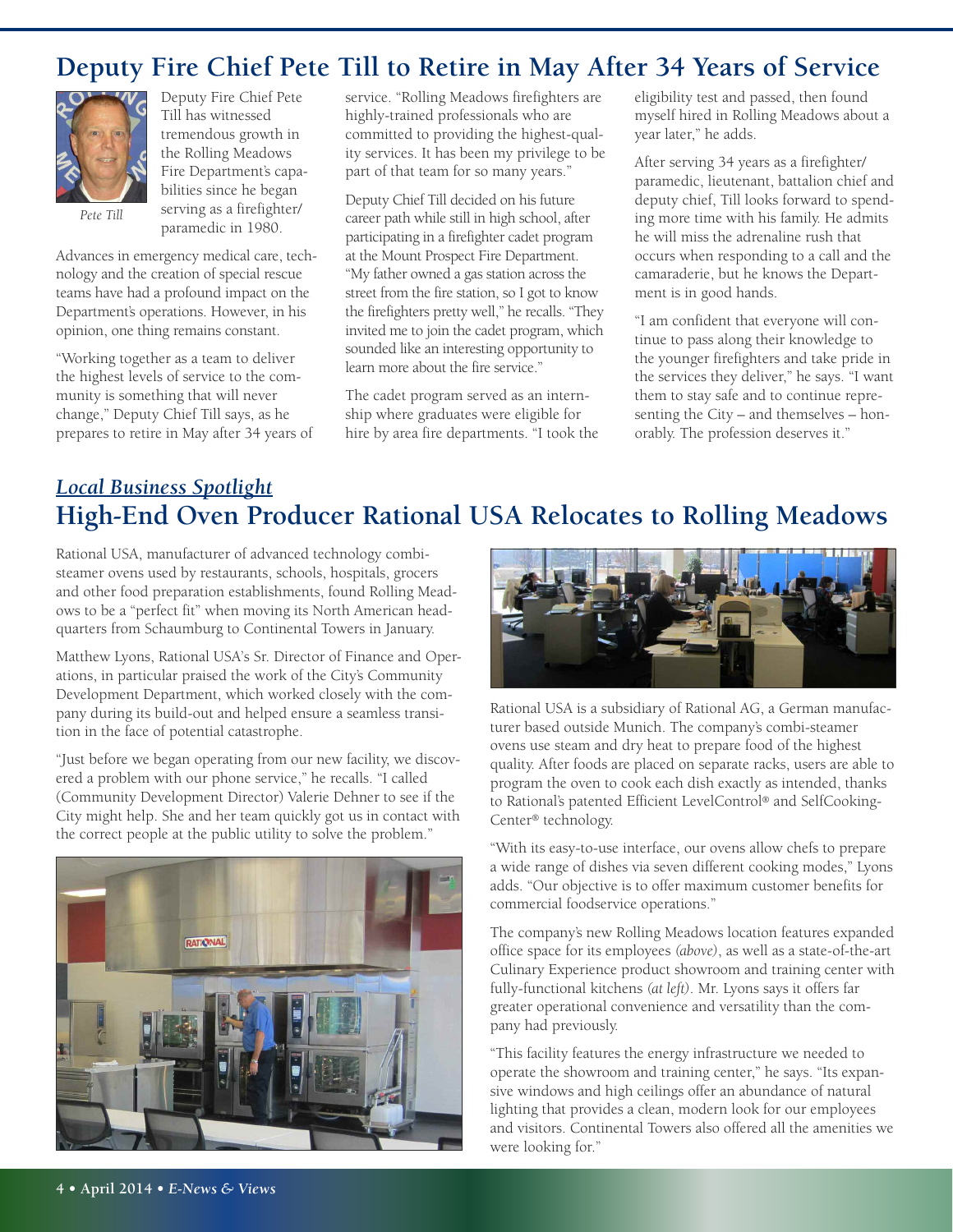## **Commuter Drive Reconstruction Underway**

When completed this summer, a \$1.4 million program to rebuild Commuter Drive, a 40-year-old access road connecting Rohlwing Road to the Arlington Park Metra station, will offer welcomed relief for the hundreds of motorists who use it each day.

Federal highway funding is covering the



*A motorist navigates around Commuter Drive's gaping potholes, as crews begin excavating the 40-year-old road.*

crumbling road's reconstruction costs. The project also will create a bike path that will connect to the City's existing system, Public Works Director Fred Vogt reports.

"The City has long expressed an interest in rebuilding Commuter Drive and simultaneously extending the bike path system to create alternative transportation options to and from the Arlington Park Metra station," he says. "This project will significantly improve the area's accessibility and reduce wear and tear on motorists' vehicles."

During construction, crews will limit traffic to one lane west-bound only. Motorists will be unable to access Commuter Drive from Rohlwing Road.

# **Police Department Expands 'Street of the Week' Speed Enforcement Program**

In an expansion of its successful Street of the Week program, the Rolling Meadows Police Department has assigned patrol officers to oversee speed limit enforcement activities in specific sections of the City and serve as liaisons to area residents, Commander Tom Calcagno reports.

"Assigning officers to specific 'beats' will improve our ability to respond to residents' concerns about speeding in their neighborhoods, and improve coordination between the Department and the community we serve," Cdr. Calcagno explains.

Each officer will supervise speed limit enforcement strategies within his/her particular section and follow up with residents to ensure their concerns are being addressed.

"Excessive speeding is the number one complaint we receive. It's why we created the Street of the Week program," Cdr. Calcagno adds. "Expanding our partnerships with residents will identify additional ways to reduce the number of speeding complaints we receive and give residents a sense of ownership in developing solutions."

Since the Street of the Week program launched in 2012, the Police Department has experienced a significant decrease in



the number of speeding and unsafe driving violations issued in residential areas throughout the City, based in large part on the regular presence of police officers to enforce posted speed limits.

Residents – and drivers – may check the Police Department's Webpage (**<www.cityrm.org/rmpd>**) to learn where enforcement operations are taking place each week. To report areas of traffic safety concern, contact the 24-hour Police Department Service Desk at 847-255-2416.



### *This Month in Rolling Meadows*

**April 1 – Economic Development Committee**, 6 p.m.; **Environmental Committee**, 7 p.m.; both at City Hall

**April 3 – Adjudication Hearing (Parking)**, 2 p.m., City Hall

**April 7 – Board of Fire & Police Commissioners**, 9 a.m., City Hall

**April 8 – Crime Stoppers**, 5:30 p.m.; **Community Forum (Fire Station Relocation)**, 6 p.m.; **City Council Meeting**, 7:30 p.m. all at City Hall

**April 9 – Urban Affairs Committee**, 5:45 p.m., City Hall

**April 10 – Adjudication Hearing**, 1 p.m., City Hall; **Community Forum (Fire Station Relocation)**, 6 p.m., Fogarty Fire Station (3111 Meadow Drive)

**April 15 – Passover; City Council Committee of the Whole**, 7:30 p.m., City Hall

**April 17 – Fire Pension Board**, 8:30 a.m., Fogarty Fire Station; **Adjudication Hearing (Red Light)**, 2 p.m., City Hall

#### **April 20 – Easter**

**April 22 – Earth Day; City Council Meeting**, 7:30 p.m., City Hall

**April 25 – Arbor Day**

### *April 'Street of the Week' Schedule*

| WEEK OF | <b>LOCATION</b> |
|---------|-----------------|
|         |                 |
|         |                 |
|         |                 |
|         |                 |